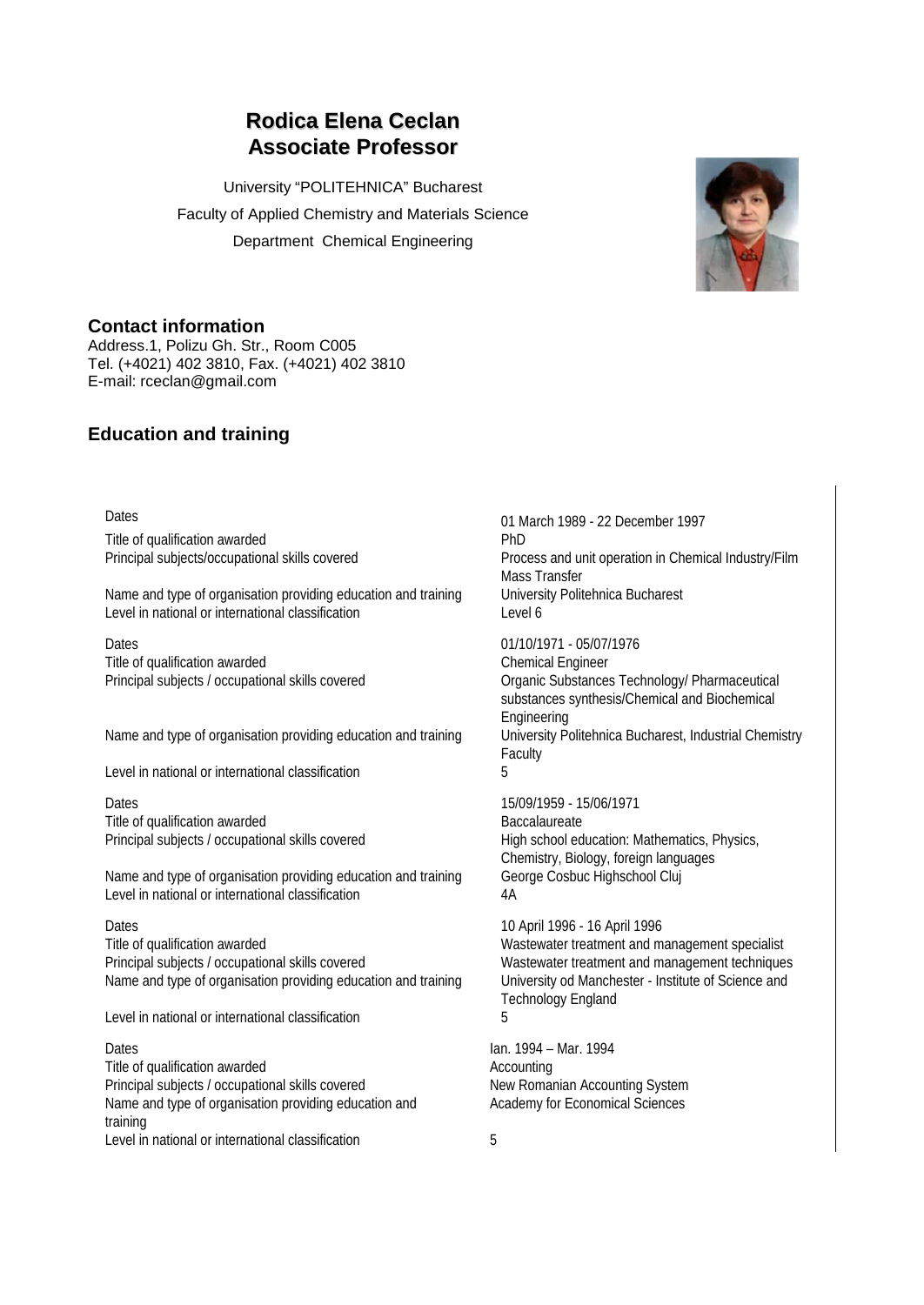Dates 05/01/1988 - 05/07/1988 Title of qualification awarded German Language Principal subjects / occupational skills covered German Language Name and type of organisation providing education and training University of Bucharest

Level in national or international classification **5** 

Dates 28 November 1983 - 24 December 1983 Title of qualification awarded<br>
Principal subjects / occupational skills covered<br>
Microcomputer archit Name and type of organisation providing education and training

Level in national or international classification **5** 

## **Professional experience**

Microcomputer architecture, operating system and use<br>Informatics Central Institute Bucharest

| Dates                                | 01 October 1991 $\rightarrow$ present                                                 |  |  |  |
|--------------------------------------|---------------------------------------------------------------------------------------|--|--|--|
| Occupation or position held          | Lecturer, Associate Professor                                                         |  |  |  |
| Main activities and responsibilities | Teaching activities: Chemical, Environmental, Bio- and<br>Pharmaceutical Engineering; |  |  |  |
|                                      | Research activities in the above mentioned fields;                                    |  |  |  |
|                                      | Research Projects evaluation.                                                         |  |  |  |
| Name and address of employer         | University Politehnica Bucharest                                                      |  |  |  |
|                                      | Splaiul Independentei 313                                                             |  |  |  |
| Type of business or sector           | Academia                                                                              |  |  |  |
| Dates                                | 15/12/1978 - 01/10/1991                                                               |  |  |  |
| Occupation or position held          | Researcher, Senior researcher                                                         |  |  |  |
| Main activities and responsibilities | Pharmaceutical and organic substances synthesis                                       |  |  |  |
|                                      | research:                                                                             |  |  |  |
|                                      | Design of technological processes, including wastewater                               |  |  |  |
|                                      | treatment utilities:                                                                  |  |  |  |
|                                      | Technical assistance at industrial use of technological                               |  |  |  |
|                                      | processes                                                                             |  |  |  |
| Name and address of employer         | <b>Chemical Pharmaceutical Research Institute</b>                                     |  |  |  |
|                                      | Calea Vitan 119, Bucharest                                                            |  |  |  |
| Type of business or sector           | Research & Development                                                                |  |  |  |
| Dates                                | 10/08/1976 - 15/12/1978                                                               |  |  |  |
| Occupation or position held          | <b>Chemical Engineer</b>                                                              |  |  |  |
| Main activities and responsibilities | Supervise manufacturing of chemical reagents                                          |  |  |  |
|                                      | Lead a 15 workers team                                                                |  |  |  |
| Name and address of employer         | Intreprinderea Chimica Dudesti (CHIMOPAR SA)                                          |  |  |  |
|                                      | <b>Bucharest</b>                                                                      |  |  |  |
|                                      | <b>Bd. Camil Ressu</b>                                                                |  |  |  |
| Type of business or sector           | Chemical Industry                                                                     |  |  |  |
|                                      |                                                                                       |  |  |  |

## **Academic and research interests**

• Chemical processes: organic chemical technology, chemical/biochemical engineering, waste/wastewater engineering, environmental engineering, and pharmaceutical engineering

• Modern learning technologies

## **Teaching activity**

*Se completeaza conform indicatiilor din tabel*

| Ciclu studii<br>(Master/licenta) | Denumire<br>specializare | Cod disciplina din<br>planul de | Titlu disciplina | Tip activitate<br>curs/proiect/laborator |
|----------------------------------|--------------------------|---------------------------------|------------------|------------------------------------------|
|                                  |                          | invatamant                      |                  | etc)                                     |
| Licenta                          | Ingineria si             | UPB.11.S.07.O.503               | Tratarea         | Curs/Lucrari                             |